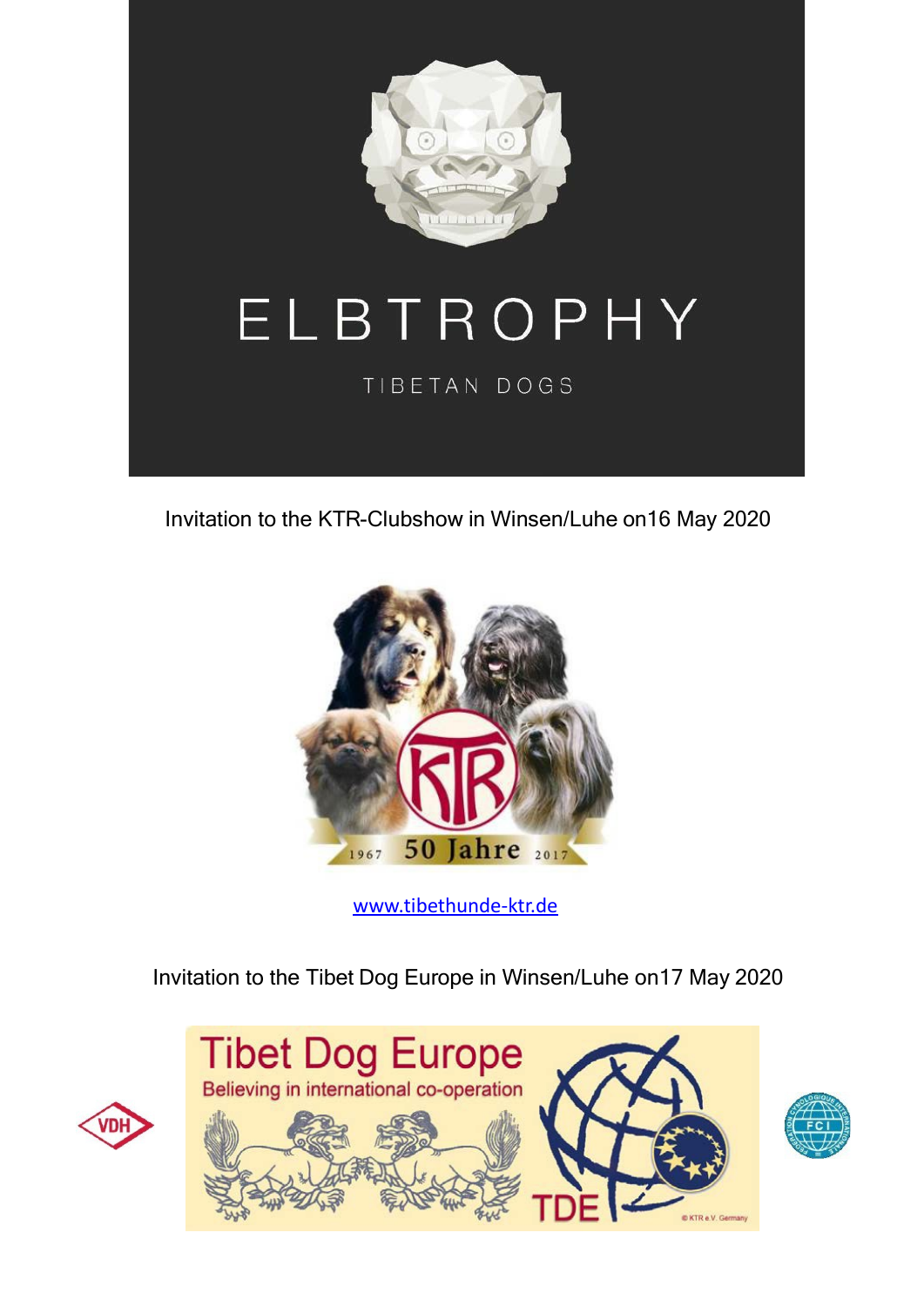



# Invitation





KTR-Clubshow 16 May and Tibet Dog Europe 17 May 2020 TIBETAN DOGS in the context of the ELBTROPHY



| <b>Exhibition management</b>                         | Renate Koch, Fliederweg 6, 24809 Nübbel, Email: info@tibethunde-ktr.de           |  |  |  |
|------------------------------------------------------|----------------------------------------------------------------------------------|--|--|--|
| Registration papers:                                 | Anke Peine, Am Heukamp 4, 59199 Bönen, Email: hzw@tibethunde-ktr.de              |  |  |  |
|                                                      | Online message: www.tibethunde-ktr.de/Veranstaltungen                            |  |  |  |
| Deadline:                                            | 1. registration deadline: 04 April 2020/ 2. registration deadline: 26 April 2020 |  |  |  |
| Breeding judge:<br>(Breeding judge changes reserved) | 16 May 2020 KTR-Clubshow: Rob Douma NL<br>17 May 2020 TDE: Hedi Kumm EE          |  |  |  |
| Location:                                            | Family farm area Bruns/Stamp, Elbuferstr. 12, 21423 Winsen/Luhe                  |  |  |  |
| Veterinary supervision:                              | Veterinary Office Harburg                                                        |  |  |  |
| Start of judging:                                    | 9:30 am (Admission from 8:00 am)                                                 |  |  |  |

Title awards

The VDH exhibition regulations apply. For dogs with FCI approved license plate or registration certificate only. The entitlements for the Youth Champ (KTR+VDH), the German Champion (KTR+VDH) and the Veteran Champion (KTR+VDH) will be awarded. The KTR-Clubwinner title is only awarded to members of the KTR. There is no legal claim for entitlements.

Buffet: We have chosen a special place with a wonderful ambience to celebrate with you this great event. After the club show, we would be delighted to have a great celebration together with you.

The submission of the registration obliges to pay the registration fee. The entry fee is to be paid with the entry, at the latest by 04 May 2020: Internationaler Klub für Tibetische Hunderassen e.V.:

Sparkasse Darmstadt IBAN: DE45 5085 0150 0130 0030 0095 84 BIC: HELADEF1DAS

### Eye examination

On Saturday 16 May 2020 there is the possibility to have eye examinations (DOK). The costs for this (65  $\epsilon$ ) are to be paid in cash on site. Please register in advance until 10 May 2020

### Overnight stays – Hotels

Hotel "Zum Weißen Ross", Marktstr.10, 21423 Winsen/Luhe,Tel.+49(0)4171-65850

<http://www.zum-weissen-ross-winsen.de/>

Hotel "Zur Rennbahn", Stover Strand 4, 21423 Drage, Tel.: +49(0)4176-91310 <https://www.hotel-zur-rennbahn.de/> Hotel "Maack", Hamburger Str. 6, 21220 Seevetal, Tel.:+49 (0)4105-817-0, Extra charge 8 € per dog:

<https://www.hotelmaack.com/#home>

Hotel/Restaurant "Derboven", Karoxbosteler Chaussee 68, 21218 Seevetal, Tel. 04105 2487, Extra charge 10 € per dog:<https://www.hotel-derboven.de/de/home/>

Camper: For campers and caravans there is a camping site only a few hundred meters away. Electricity connection is available / no water. Fees per day  $5 \epsilon$ . Shuttle bus to the exhibition.

*We are looking forward to your coming and wish you a good journey, much success and pleasure in exhibiting!*